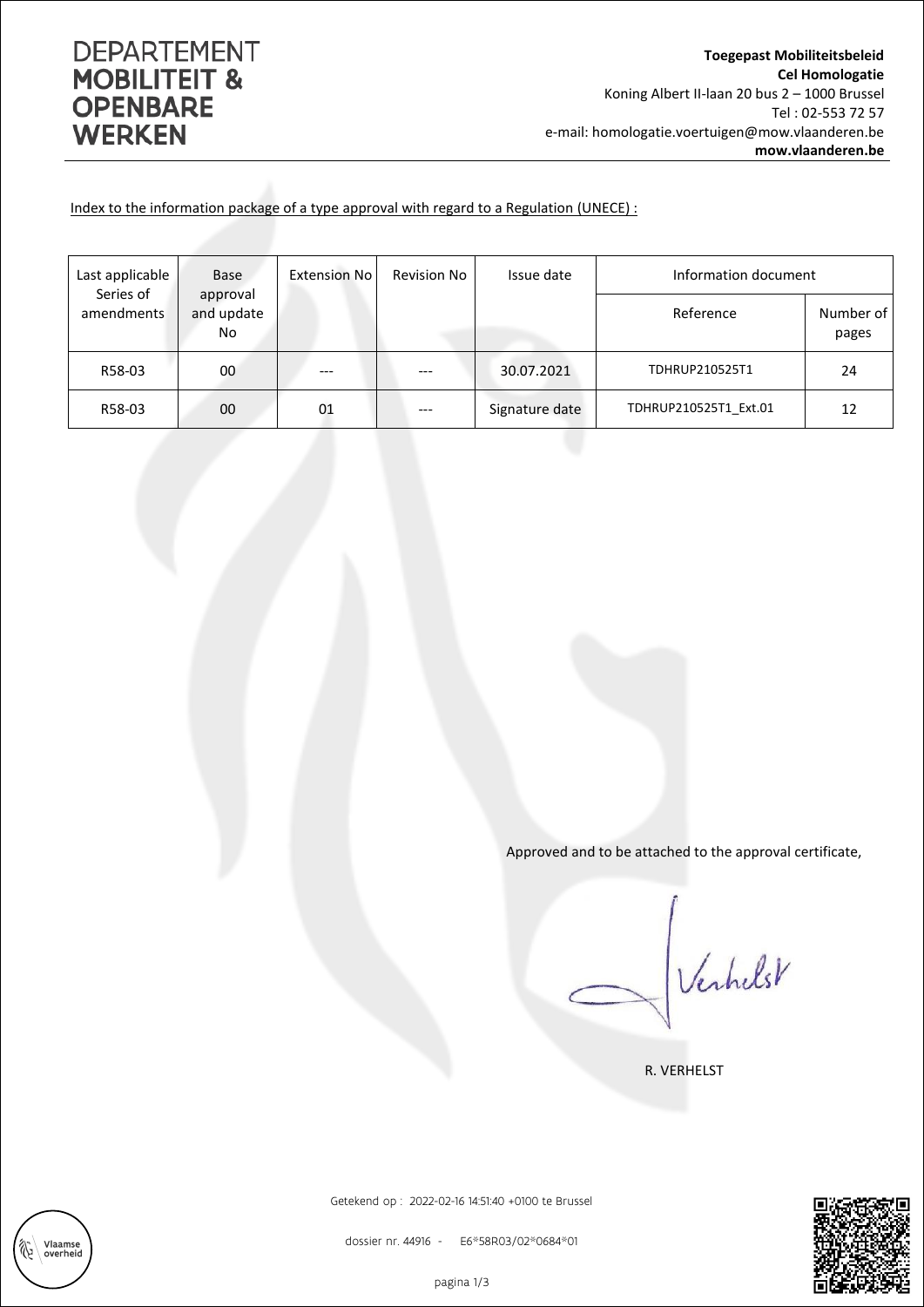## **DEPARTEMENT MOBILITEIT & OPENBARE WERKEN**

| Е6           | <b>Communication concerning:</b><br>Approval granted (1)<br>Approval extended (1)<br>Approval refused <sup>(1)</sup><br>-Approval withdrawn (1)<br>Production definitively discontinued. <sup>(1)</sup><br>of a type of rear underrun protective device (RUPD), pursuant to Regulation No.58 |                                                                                                                     |  |  |  |  |
|--------------|----------------------------------------------------------------------------------------------------------------------------------------------------------------------------------------------------------------------------------------------------------------------------------------------|---------------------------------------------------------------------------------------------------------------------|--|--|--|--|
| Approval No: | E6*58R03/02*0684*01                                                                                                                                                                                                                                                                          | <b>Extension No:</b><br>01                                                                                          |  |  |  |  |
| 1.           | Trade name or mark of device :                                                                                                                                                                                                                                                               | <b>ALMIC</b>                                                                                                        |  |  |  |  |
| 2.           | Type of device :                                                                                                                                                                                                                                                                             | <b>BVR</b>                                                                                                          |  |  |  |  |
| 3.           | Name and address of manufacturer:                                                                                                                                                                                                                                                            | <b>ALMIC BV</b><br>Bosuilstraat 7<br>B-3910 Pelt (Neerpelt)                                                         |  |  |  |  |
| 4.           | If applicable, name and address of the manufacturer's<br>representative :                                                                                                                                                                                                                    |                                                                                                                     |  |  |  |  |
| 5.           | Characteristics of the device (dimensions and its fixing<br>elements) :                                                                                                                                                                                                                      | See information folder                                                                                              |  |  |  |  |
| 6.           | Test conducted on a vehicle / on a representative part of the chassis of a vehicle <sup>(1)</sup>                                                                                                                                                                                            |                                                                                                                     |  |  |  |  |
| 7.           | Position on the device of the points of application of the<br>test forces :                                                                                                                                                                                                                  | P1: 975 mm from the middle<br>P2: 350 mm from the middle<br>P3: 0 mm from the middle                                |  |  |  |  |
| 8.           | Maximum horizontal and vertical deflection observed<br>during and after the application of the test forces in Annex 5                                                                                                                                                                        | During:<br>Horizontal: 84mm<br>Vertical: 55mm downwards<br>After:<br>Horizontal: <50mm<br>Vertical: <50mm downwards |  |  |  |  |
| 9.           | Restrictions on application                                                                                                                                                                                                                                                                  |                                                                                                                     |  |  |  |  |
|              | Vehicles on which the device may be installed (if applicable)                                                                                                                                                                                                                                | See information folder                                                                                              |  |  |  |  |
|              | Characteristics of the chassis to which the device may be<br>installed (e.g. stiffness, profile dimensions, ) (if applicable)                                                                                                                                                                | See information folder                                                                                              |  |  |  |  |
| 10.          | Maximum mass of vehicle on which the device may be<br>installed :                                                                                                                                                                                                                            | 60.000kg                                                                                                            |  |  |  |  |